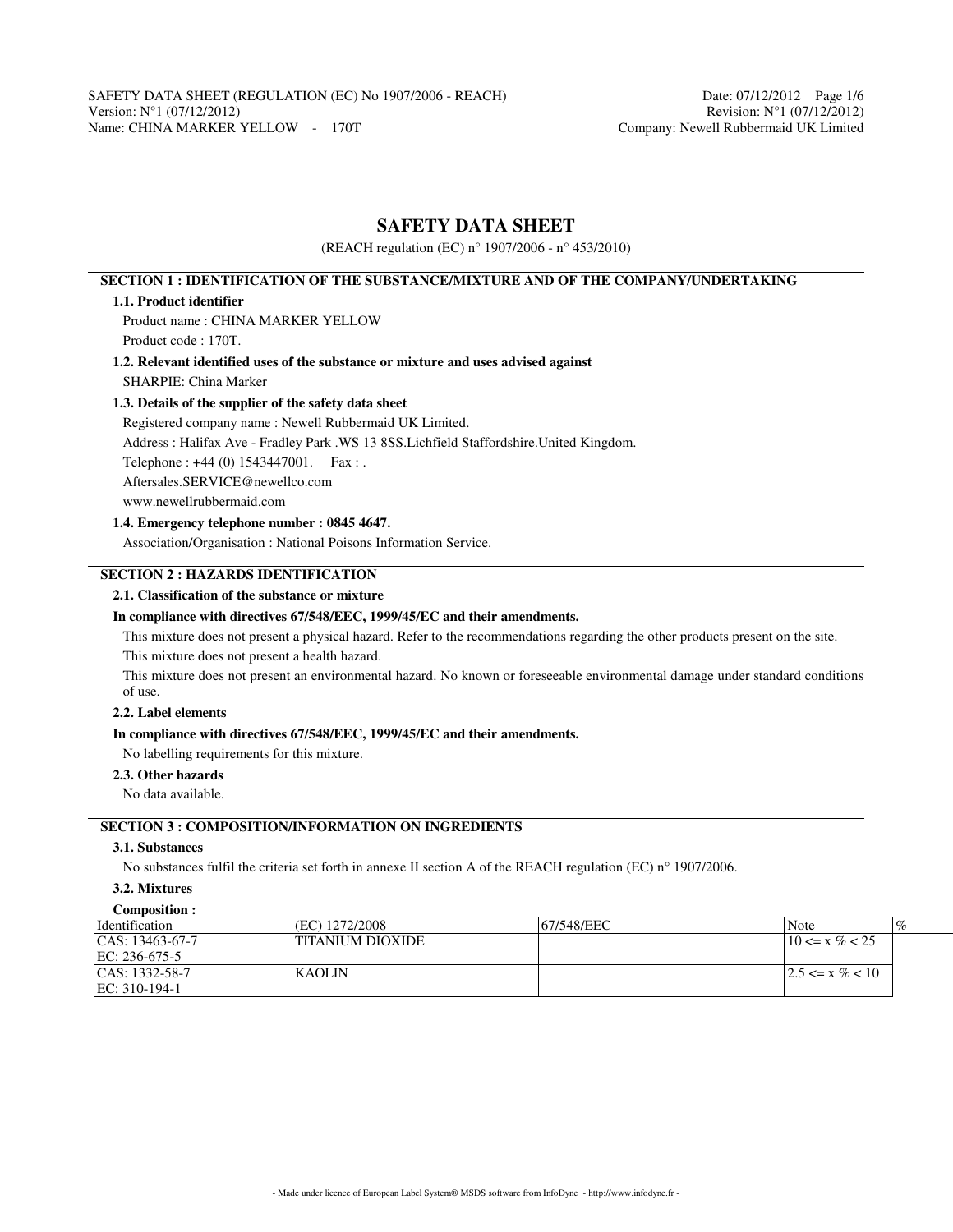# **SECTION 4 : FIRST AID MEASURES**

As a general rule, in case of doubt or if symptoms persist, always call a doctor. NEVER induce swallowing by an unconscious person.

# **4.1. Description of first aid measures**

### **In the event of splashes or contact with eyes :**

Wash thoroughly with soft, clean water for 15 minutes holding the eyelids open.

If there is any redness, pain or visual impairment, consult an ophthalmologist.

## **In the event of splashes or contact with skin :**

Watch out for any remaining product between skin and clothing, watches, shoes, etc.

### **In the event of swallowing :**

Seek medical attention, showing the label.

## **4.2. Most important symptoms and effects, both acute and delayed**

No data available.

## **4.3. Indication of any immediate medical attention and special treatment needed** No data available.

# **SECTION 5 : FIREFIGHTING MEASURES**

Non-flammable.

## **5.1. Extinguishing media**

### **5.2. Special hazards arising from the substance or mixture**

A fire will often produce a thick black smoke. Exposure to decomposition products may be hazardous to health.

Do not breathe in smoke.

In the event of a fire, the following may be formed :

- carbon monoxide (CO)

- carbon dioxide (CO2)

## **5.3. Advice for firefighters**

No data available.

# **SECTION 6 : ACCIDENTAL RELEASE MEASURES**

## **6.1. Personal precautions, protective equipment and emergency procedures**

Consult the safety measures listed under headings 7 and 8.

### **For fire-fighters**

Fire-fighters will be equipped with suitable personal protective equipment (See section 8).

## **6.2. Environmental precautions**

Prevent any material from entering drains or waterways.

### **6.3. Methods and material for containment and cleaning up**

Retrieve the product by mechanical means (sweeping/vacuuming).

#### **6.4. Reference to other sections**

No data available.

# **SECTION 7 : HANDLING AND STORAGE**

Requirements relating to storage premises apply to all facilities where the mixture is handled.

## **7.1. Precautions for safe handling**

Always wash hands after handling.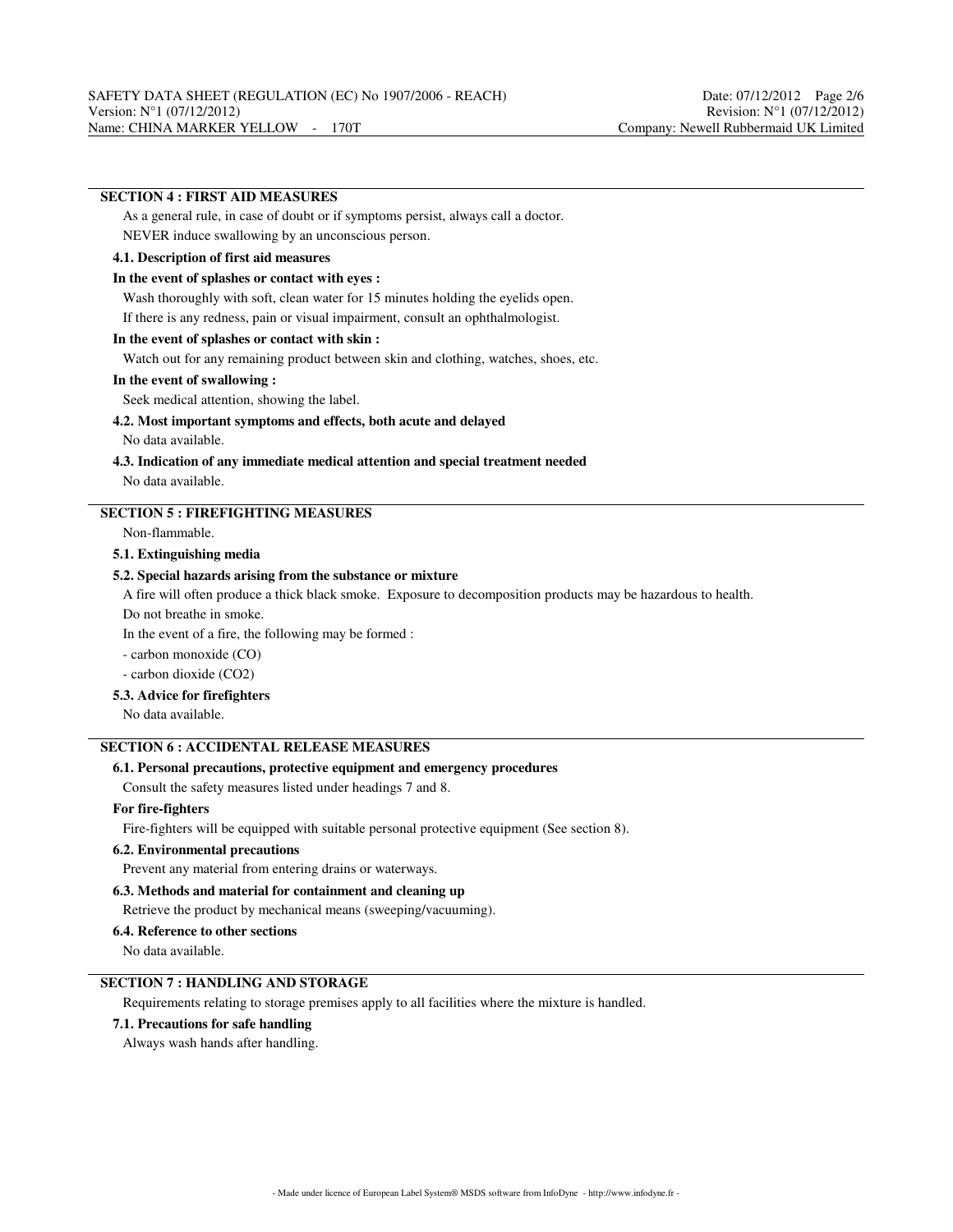## **Fire prevention :**

Prevent access by unauthorised personnel.

## **Recommended equipment and procedures :**

For personal protection, see section 8.

Observe precautions stated on label and also industrial safety regulations.

#### **Prohibited equipment and procedures :**

#### No smoking, eating or drinking in areas where the mixture is used.

**7.2. Conditions for safe storage, including any incompatibilities**

No data available.

#### **Packaging**

Always keep in packaging made of an identical material to the original.

#### **7.3. Specific end use(s)**

No data available.

# **SECTION 8 : EXPOSURE CONTROLS/PERSONAL PROTECTION**

## **8.1. Control parameters**

# **Occupational exposure limits :**

- ACGIH TLV (American Conference of Governmental Industrial Hygienists, Threshold Limit Values, 2010) :

| CAS                                                       | TWA:              | STEL:                        | Ceiling: | Definition :         | Criteria: |         |  |  |
|-----------------------------------------------------------|-------------------|------------------------------|----------|----------------------|-----------|---------|--|--|
| 13463-67-7                                                | $10 \text{ mg/m}$ | $\overline{a}$               |          |                      |           |         |  |  |
| 1332-58-7                                                 | $2 \text{ mg/m}$  | $\overline{a}$               |          |                      | R         |         |  |  |
| - France (INRS - ED984 : 2008) :                          |                   |                              |          |                      |           |         |  |  |
| CAS                                                       | $VME-ppm$ :       | $VME-mg/m3$ : $VLE-ppm$ :    |          | $VLE-mg/m3$ : Notes: |           | TMP No: |  |  |
| 13463-67-7                                                |                   | 10                           |          |                      |           |         |  |  |
| 1332-58-7                                                 |                   | 10                           |          |                      |           | 25      |  |  |
| - UK / WEL (Workplace exposure limits, EH40/2005, 2007) : |                   |                              |          |                      |           |         |  |  |
| CAS                                                       | TWA :             | STEL:                        | Ceiling: | Definition :         | Criteria: |         |  |  |
| 13463-67-7                                                | $10 \text{ mg/m}$ | $\qquad \qquad \blacksquare$ |          |                      | TI        |         |  |  |
| 1332-58-7                                                 | $2 \text{ mg/m}$  |                              |          |                      | R         |         |  |  |

#### **8.2. Exposure controls**

### **Personal protection measures, such as personal protective equipment**

Use personal protective equipment that is clean and has been properly maintained.

Store personal protective equipment in a clean place, away from the work area.

Never eat, drink or smoke during use. Remove and wash contaminated clothing before re-using. Ensure that there is adequate ventilation, especially in confined areas.

# **- Eye / face protection**

Avoid contact with eyes.

Before handling powders or dust emission, wear mask goggles in accordance with standard EN166.

**- Hand protection**

Wear suitable protective gloves in the event of prolonged or repeated skin contact.

## **- Body protection**

Work clothing worn by personnel shall be laundered regularly.

After contact with the product, all parts of the body that have been soiled must be washed.

## **- Respiratory protection**

Avoid breathing dust.

Type of FFP mask :

Wear a disposable half-mask dust filter in accordance with standard EN149.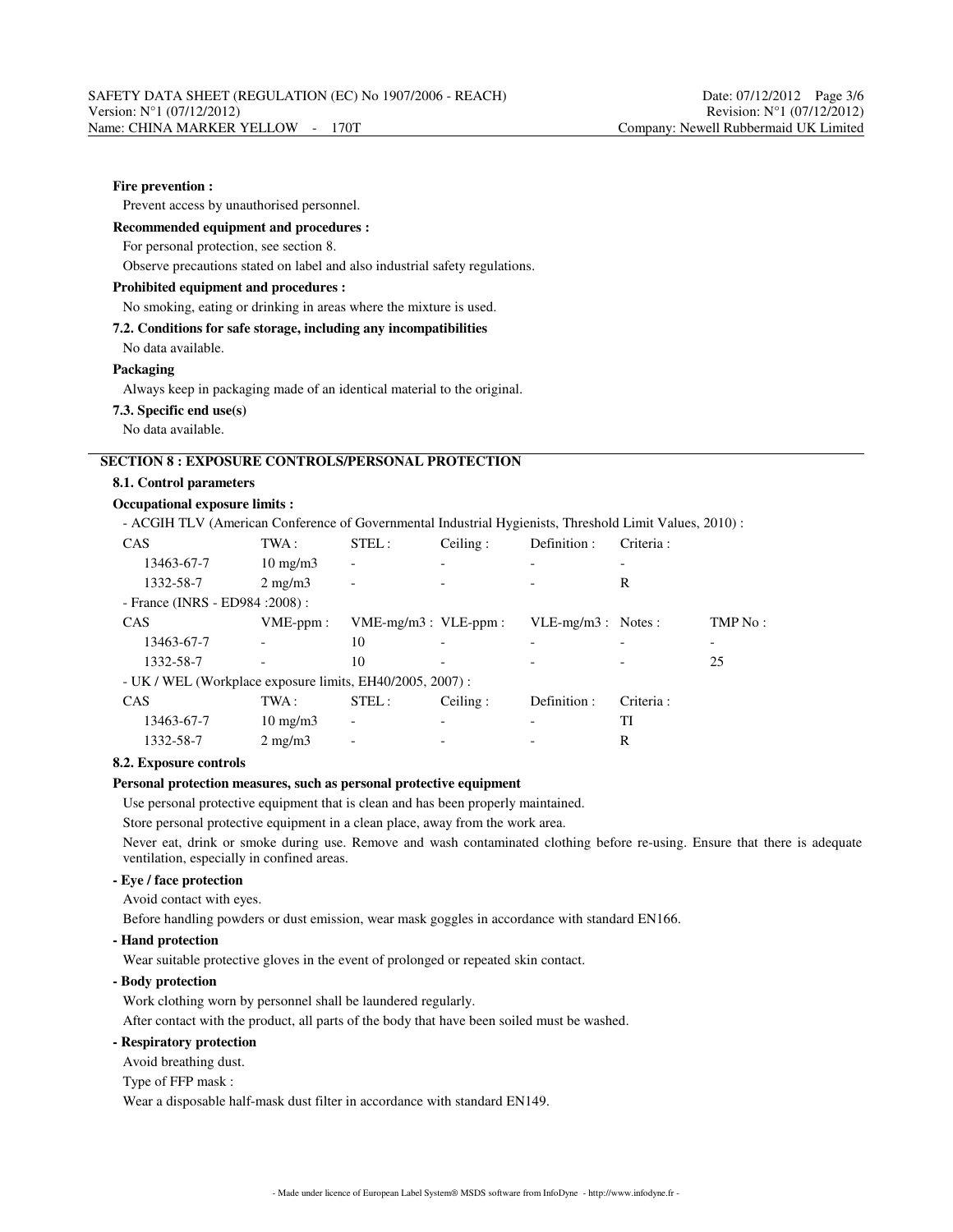| <b>SECTION 9: PHYSICAL AND CHEMICAL PROPERTIES</b>                                         |               |  |  |  |  |
|--------------------------------------------------------------------------------------------|---------------|--|--|--|--|
| 9.1. Information on basic physical and chemical properties                                 |               |  |  |  |  |
| <b>General information:</b>                                                                |               |  |  |  |  |
| Physical state:                                                                            | solid.        |  |  |  |  |
| Important health, safety and environmental information                                     |               |  |  |  |  |
| $pH$ :                                                                                     | Not relevant. |  |  |  |  |
| Boiling point/boiling range:                                                               | not relevant. |  |  |  |  |
| Flash point interval :                                                                     | not relevant. |  |  |  |  |
| Vapour pressure :                                                                          | not relevant. |  |  |  |  |
| Density:                                                                                   | not stated.   |  |  |  |  |
| Water solubility:                                                                          | Insoluble.    |  |  |  |  |
| Melting point/melting range:                                                               | not relevant. |  |  |  |  |
| Self-ignition temperature :                                                                | not relevant. |  |  |  |  |
| Decomposition point/decomposition range :                                                  | not relevant. |  |  |  |  |
| 9.2. Other information                                                                     |               |  |  |  |  |
| No data available.                                                                         |               |  |  |  |  |
| <b>SECTION 10: STABILITY AND REACTIVITY</b>                                                |               |  |  |  |  |
| 10.1. Reactivity                                                                           |               |  |  |  |  |
| No data available.                                                                         |               |  |  |  |  |
| 10.2. Chemical stability                                                                   |               |  |  |  |  |
| This mixture is stable under the recommended handling and storage conditions in section 7. |               |  |  |  |  |
| 10.3. Possibility of hazardous reactions                                                   |               |  |  |  |  |
| No data available.                                                                         |               |  |  |  |  |
| 10.4. Conditions to avoid                                                                  |               |  |  |  |  |
| Avoid:                                                                                     |               |  |  |  |  |
| - formation of dusts                                                                       |               |  |  |  |  |
| Dusts can form an explosive mixture with air.                                              |               |  |  |  |  |
| 10.5. Incompatible materials                                                               |               |  |  |  |  |
| 10.6. Hazardous decomposition products                                                     |               |  |  |  |  |
| The thermal decomposition may release/form :                                               |               |  |  |  |  |
| - carbon monoxide (CO)                                                                     |               |  |  |  |  |
| - carbon dioxide (CO2)                                                                     |               |  |  |  |  |
| <b>SECTION 11 : TOXICOLOGICAL INFORMATION</b>                                              |               |  |  |  |  |
| 11.1. Information on toxicological effects                                                 |               |  |  |  |  |
| No data available.                                                                         |               |  |  |  |  |
| 11.1.1. Substances                                                                         |               |  |  |  |  |
| Acute toxicity:                                                                            |               |  |  |  |  |

TITANIUM DIOXIDE (CAS: 13463-67-7)

 $DL50 > 5000$  mg/kg Species : Rat

Inhalation route : CL50 > 6.82 mg/l Species : Rat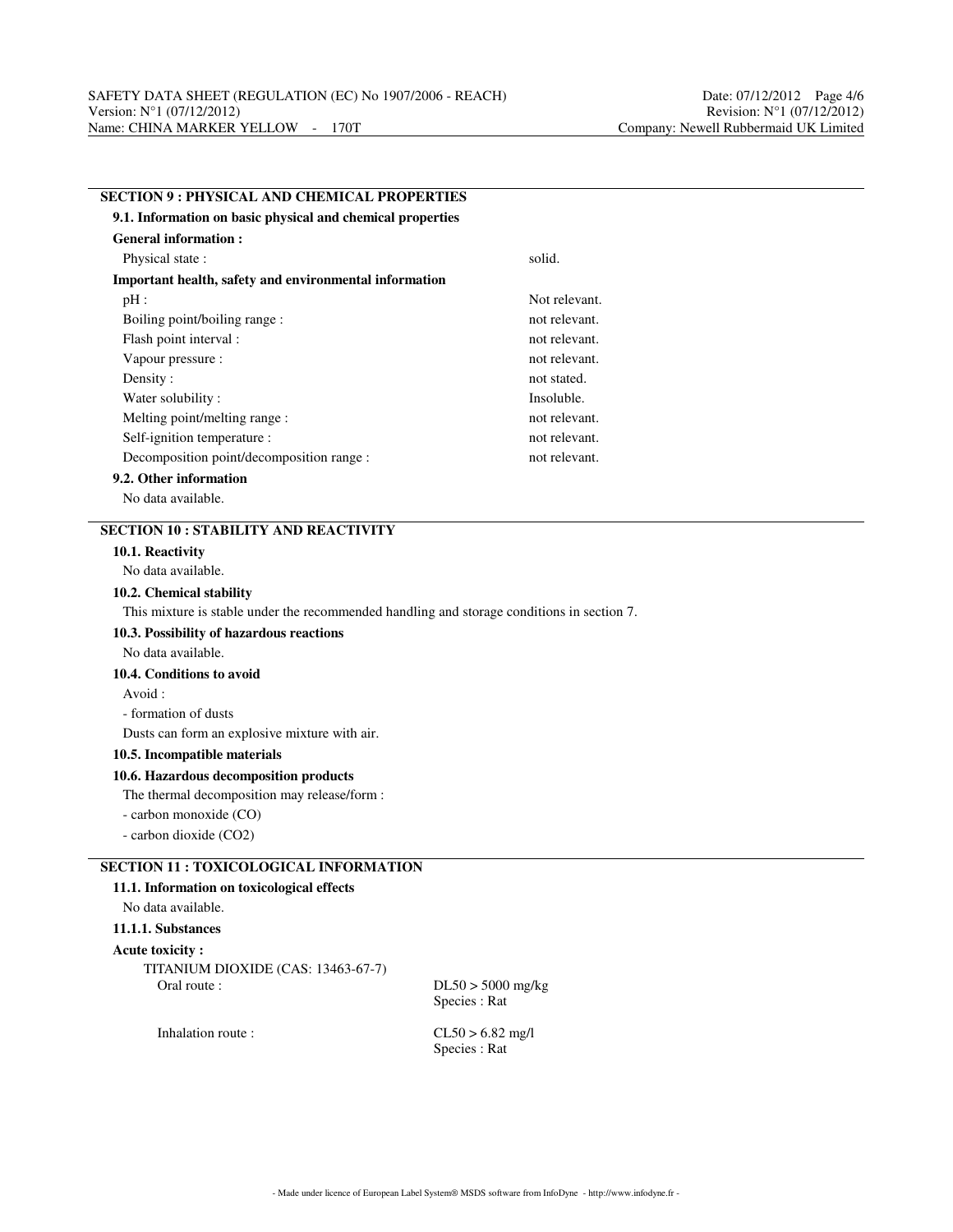# **11.1.2. Mixture**

No toxicological data available for the mixture.

**Monograph(s) from the IARC (International Agency for Research on Cancer) :** CAS 13463-67-7 : IARC Group 2B : The agent is possibly carcinogenic to humans.

# **SECTION 12 : ECOLOGICAL INFORMATION**

# **12.1. Toxicity 12.1.1. Substances** Substances classified as category 1 acute toxicity : TITANIUM DIOXIDE (CAS: 13463-67-7) Fish toxicity : Duration of exposure : 96 h CL50 > 1000 mg/l Species : Pimephales promelas Crustacean toxicity : Duration of exposure : 48 h CE50 > 1000 mg/l Species : Daphnia magna Algae toxicity : Duration of exposure : 72 h  $CEr50 = 61$  mg/l

## **12.1.2. Mixtures**

No aquatic toxicity data available for the mixture.

- **12.2. Persistence and degradability**
- No data available.

# **12.3. Bioaccumulative potential**

No data available.

# **12.4. Mobility in soil**

No data available.

## **12.5. Results of PBT and vPvB assessment**

No data available.

### **12.6. Other adverse effects**

No data available.

### **German regulations concerning the classification of hazards for water (WGK) :**

WGK 1 (VwVwS vom 27/07/2005, KBws) : Slightly hazardous for water.

# **SECTION 13 : DISPOSAL CONSIDERATIONS**

Proper waste management of the mixture and/or its container must be determined in accordance with Directive 2008/98/EC.

### **13.1. Waste treatment methods**

Do not pour into drains or waterways.

#### **Waste :**

Waste management is carried out without endangering human health, without harming the environment and, in particular without risk to water, air, soil, plants or animals.

Species : Pseudokirchnerella subcapitata

Recycle or dispose of waste in compliance with current legislation, preferably via a certified collector or company.

Do not contaminate the ground or water with waste, do not dispose of waste into the environment.